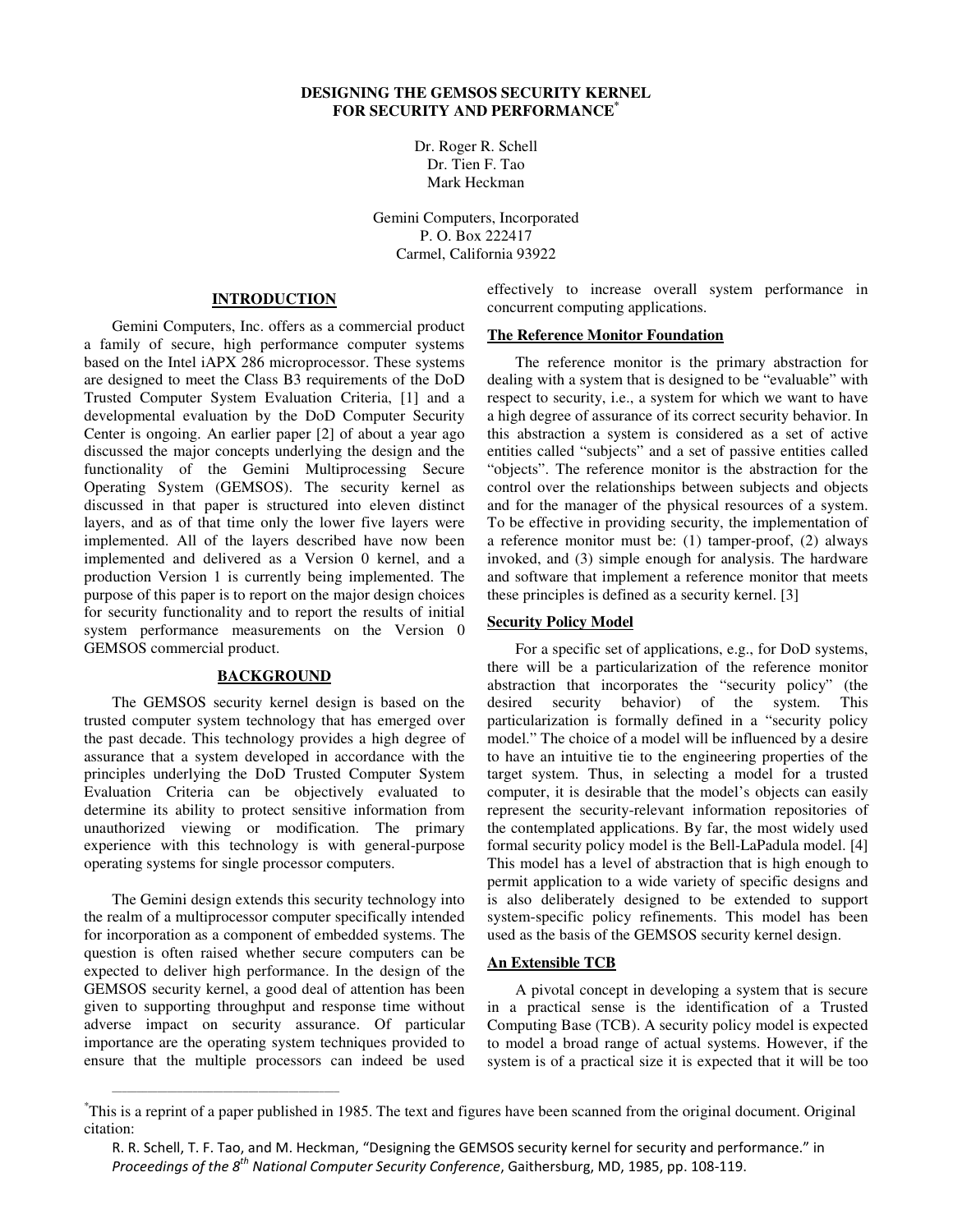complex to systematically evaluate for security. However, the reference monitor concept provides a basis for identifying a small and simple subset of the system that is responsible for and able to assure the security of the total system. This subset is called the TCB. The TCB includes both (1) the security kernel that implements the reference monitor and manages the physical resources, and (2) the "trusted subjects" that support refinements to the fundamental policy supported by the security kernel.

As noted in a recent paper by Marvin Schaefer of the DoD Computer Security Center, [5] if the TCB has a strict hierarchical layering it is possible to extend a mandatory policy security kernel to support a richer set of security properties, such as those desired for a discretionary security policy of a particular application. The GEMSOS security kernel has the kind of strict layering that was postulated. The Intel iAPX 286 processor that is used in the Gemini computer provides four strictly hierarchical, hardware enforced protection rings that enforce the strict layering. In particular, the most privileged ring (Ring 0) is devoted to the mandatory policy security kernel. Typically, Ring 1 would be similarly devoted to the particular discretionary policy of an application.

The key to the evaluation of the security of a TCB is the Descriptive Top Level Specification (DTLS) and for the Class A1 a corresponding Formal Top Level Specification (FTLS) for the interface to the TCB. For the GEMSOS security kernel the approach is to have specifications that are themselves layered so that there is a DTLS of the mandatory security kernel as well as a DTLS for the refinements, such as that for discretionary security policy; the latter specification includes references to the underlying mandatory DTLS. Thus, the GEMSOS security kernel provides an ideal foundation for a truly extensible TCB for support to a wide range of extended policies, such as those frequently encountered in military embedded systems.

# **MAJOR SECURITY CONCEPTS**

A reference monitor implementation such as the GEMSOS security kernel must mediate all access by active entities (called "subjects") to passive entities (called "objects"). The GEMSOS kernel permits or prevents each access by a subject to an object based on relationships between the subject's authorization and the object's sensitivity. This set of relationships is called a security policy. The GEMSOS mandatory policy security kernel can enforce any of the various policies that are represented by the lattice of security labels used in the Bell and LaPadula mathematical security model. [4] This model provides a set of rules for controlling the dissemination and modification of information in a secure system. Kernel calls map into the rules of the model, and internal data structures represent the model's mathematical sets. The GEMSOS security kernel is secure because it is a valid interpretation of this security model. In the sections that follow, we define and introduce the major security system concepts and then use those

concepts to describe the specific GEMSOS security kernel features.

## **Subjects and Objects**

Rules in the Bell and LaPadula model are concerned with controlling the access of subjects to objects. *Subjects* are "active" entities that observe or modify objects. *Objects* are "passive" entities that are observed or modified. A subject is defined as a process executing in a specific domain and may be thought of as a (process, domain) pair. Objects are distinct, logical entities that contain information and possess security attributes called access classes.

## **Domains**

A *domain* is a set of objects to which a subject has a given type of access, e.g., the "observe domain." Domains in the GEMSOS security kernel are determined by the hardware-enforced ring mechanism. The rings define a set of hierarchically ordered domains (see the section on ring integrity).

## **Security Policy**

The permission of "authorized" access and the prevention of "unauthorized" access by subjects to objects constitute the security enforced by a system. A *security policy* is the set of relations between subjects' authorizations and objects' sensitivities that determines permissible access. A system that enforces a particular security policy may be said to be secure only with respect to that policy. [3]

Nondiscretionary Security. A security policy based on externally defined constraints enforced by a secure system is called a "mandatory" or *nondiscretionary* security policy. A nondiscretionary policy controls all accesses by subjects to objects and may never be modified or bypassed within the system. The military classification and compartment policy is an example of a nondiscretionary policy.

Discretionary Security. Within the limits of mandatory controls, authorized subjects in the system may place additional constraints on other subjects' access to objects. This internally modifiable set of constraints is called a *discretionary* security policy. The military "need-to-know" policy is an example of a discretionary policy. The complete security of a system may include both mandatory and discretionary controls, but while discretionary controls provide finer access "granularity," in no case may they override mandatory controls. The GEMSOS mandatory policy security kernel (viz., Ring 0) enforces a nondiscretionary security policy and provides a base to which a discretionary policy may be added (e.g., in the Ring 1 "supervisor" domain, as noted above).

### **Access Classes**

Every entity in the GEMSOS security kernel possesses an *access class*. The access class of an object reflects the object's sensitivity, viz., its "classification." The access class of a subject reflects the subject's authorizations to observe and modify objects, viz., its "clearance." The complete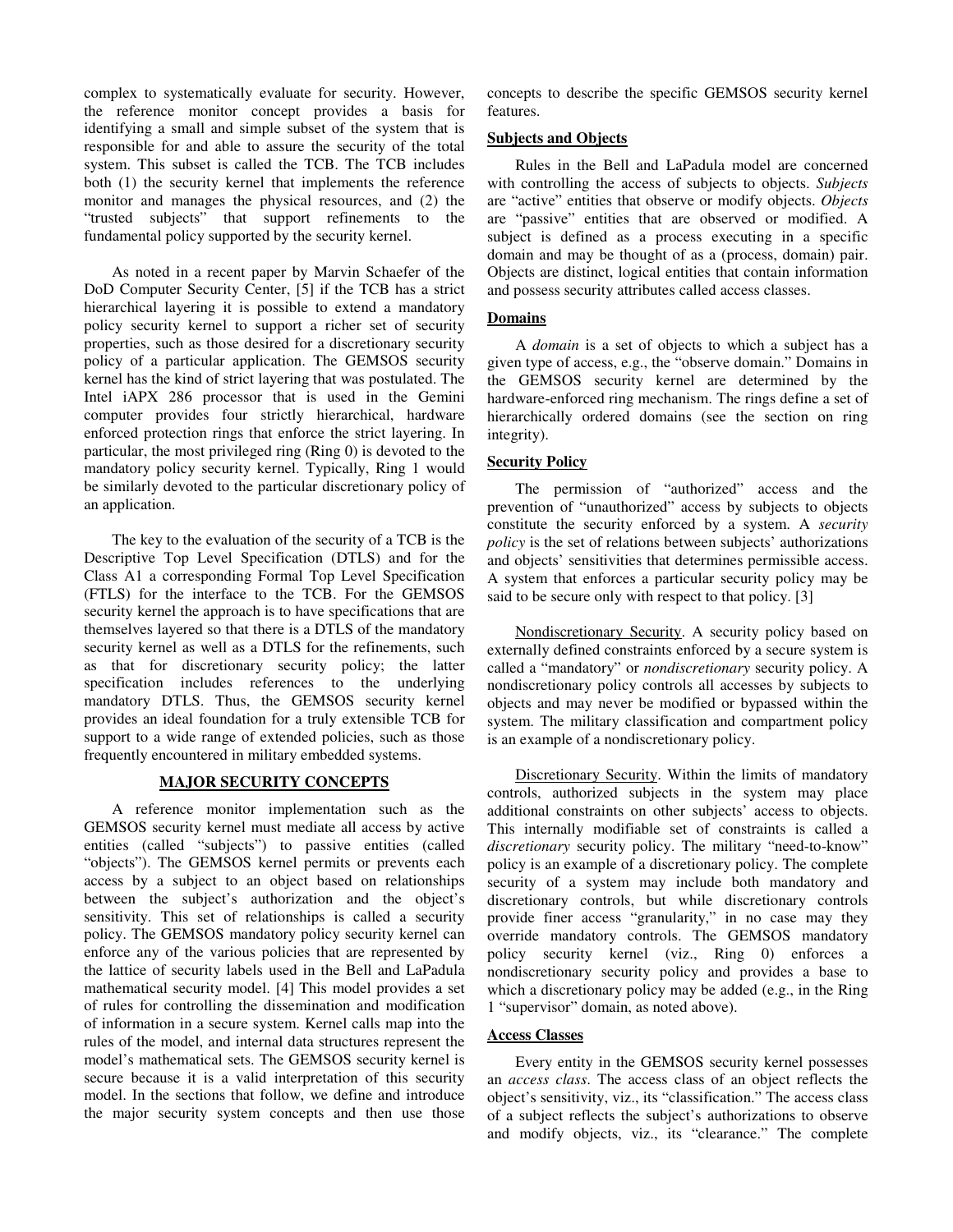nondiscretionary (mandatory) security attributes of any subject or object in the GEMSOS security kernel are defined by its access class.

Security Labels. *Security labels* are attached to every entity (subject and object) in the system. A security label is a representation of an entity's access class.

Access Components. An *access component* is a way of describing separately the secrecy and integrity security attributes that constitute an access class. Discussion of access components simplifies the description of relations between subjects and objects based on access classes (i.e., the nondiscretionary security policy). In the GEMSOS security kernel, an access component is defined similarly to a Bell and LaPadula "security level". Both the secrecy and integrity access components consist of two parts: a hierarchical classification level and a set of compartments (induced by disjoint "categories").

Access Component Dominance. One access component (A1) is said to *dominate* another access component (A2) if the hierarchical level of A1 is greater than or equal to that of A2, and A1's compartments are a superset of A2's compartments. The symbol " $=$ " is used in following sections to indicate dominance (e.g., "A1 dominates A2" is depicted as "A1  $\}$  = A2").

### **Dissemination and Modification of Information**

The nondiscretionary security policy enforced by the GEMSOS security kernel addresses both the secure dissemination and secure modification of information. The access class of every subject and object in the GEMSOS security kernel contains an access component to control dissemination and another access component to control modification. These two access components are referred to as "secrecy" and "integrity," respectively.

### **Secrecy Protection**

*Secrecy* protection in the GEMSOS security kernel is similar to the usual interpretations of "security" in the Bell and LaPadula model. [4] The notion of secrecy is concerned with the secure distribution of information. Although the exact statement of security in the model is considerably more complex, the rules for enforcing secrecy protection in the GEMSOS security kernel can be simply described by two properties:

- 1) If a subject has "observe" access to an object, the secrecy access component of the subject must dominate the secrecy access component of the object.
- 2) If a subject has "modify" access to an object, the secrecy access component of the object must dominate the secrecy access component of the subject.

Property 1 is called the "no-read-up" or "simple security" property. Its effect is to keep low-secrecy subjects

from observing information of higher secrecy. Property 2 is called the "no-write-down" property or "\*-property" (read "star-property"). Its purpose is to keep high-secrecy subjects from improperly transmitting sensitive information to lowsecrecy subjects (e.g., with a Trojan Horse). Thus, a lowsecrecy subject can never directly or indirectly observe highsecrecy information.

# **Integrity**

The concept of *integrity* is concerned with the secure modification of information. The GEMSOS security kernel provides two complementary mechanisms for enforcing integrity: one in software and one in hardware. The software mechanism enforces an integrity policy equivalent to the strict integrity policy described by Biba.[6] The hardware mechanism supports Multics-like hierarchical protection Rings. [7] The integrity enforced by the ring mechanism is equivalent to the notion of "program integrity" [8] and is a subset of the strict integrity policy.

The two mechanisms for enforcing integrity are provided for efficiency reasons. Were no ring mechanism available, the complete strict integrity policy could still be enforced by separate processes (rather than separate rings) using the software mechanism, but the hardware ring switching mechanism is considerably faster than process switching.

Strict Integrity. Like secrecy protection, the rules for enforcing strict integrity protection in the GEMSOS security kernel can be described by two properties:

- 1) If a subject has "modify" access to an object then the integrity access component of the subject dominates the integrity access component of the object.
- 2) If a subject has "observe" access to an object then the integrity access component of the object dominates the integrity access component of the subject.

Property 1 is called the "simple integrity" property. Its purpose is to prevent subjects of low integrity from modifying objects of higher integrity. Property 2 is called the "integrity \*-property." It prevents high-integrity subjects from observing and relying on information that a lowintegrity subject might have modified. If high-integrity subjects could observe low integrity information then their behavior might be improperly influenced ("spoofed") by a low-integrity subject. The two integrity properties prevent low-integrity subjects from directly and indirectly modifying high-integrity information.

Ring Integrity. Under the GEMSOS ring integrity mechanism, each subject and object possesses a hierarchical ring level ranging from l (most privileged) to 3 (least privileged). Subjects are only permitted access (observe, modify, or both) to objects with equal or greater ring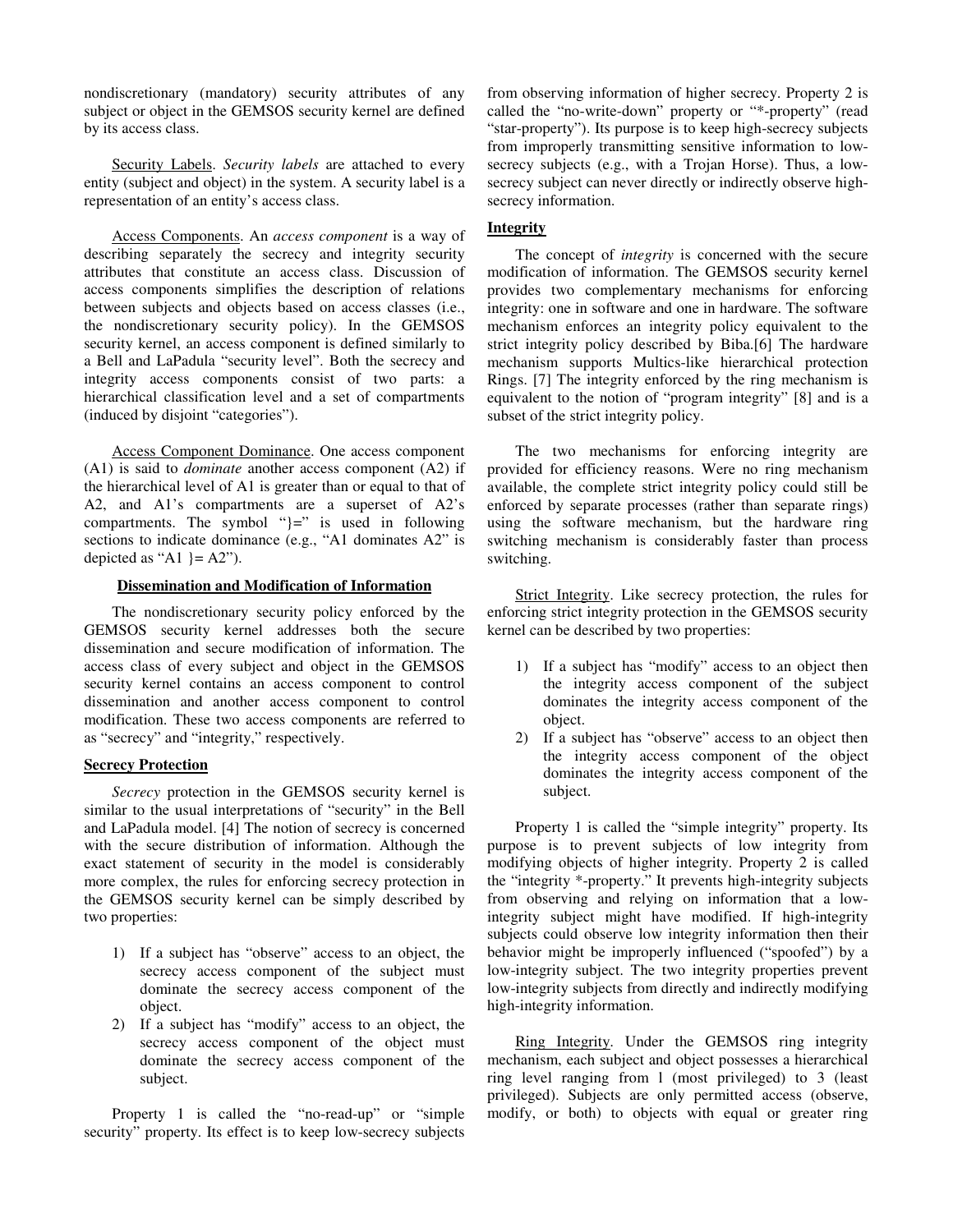numbers (equal or less-privileged rings). No access to objects with a lower ring number is permitted.

For example, only the GEMSOS security kernel supervisor is allowed to have ring level 1. No application program, therefore, can access any part of the supervisor, but the supervisor can access any object in rings 1 thru 3. Ring 0 of a Gemini system is reserved for the isolation and protection of the security kernel.

#### **Trusted Subjects**

In general, the properties of secrecy and integrity are strictly enforced by the GEMSOS security kernel. Rigid adherence to these properties, however, can complicate the use of a system by forcing extremely fine "granularity" of security on objects. For example, imagine a system where storage objects are large files, and which has an incoming stream of messages at different access classes. One logical method of distributing messages would be to have all incoming messages put in the same file, and to have a single process distribute the messages to the proper recipients.

The secrecy and integrity properties described above, however, force a secure system to create a different file for each access class in which to store messages. In addition, a different process of the appropriate class must be used to distribute messages out of each file. Distributing messages, a relatively simple operation on most systems, could become a needlessly complicated, resource-consuming procedure in a secure system.

Imagine instead that the secrecy and integrity \* properties were relaxed just for this application. All incoming messages could be temporarily put in the same file and a single process could distribute messages of any access class. What would be the security characteristics of the file and process? The file would have the most sensitive access class possible, since it could conceivably contain messages of that class. Messages in the file, however, could be of lower classes. The distributing process would need authorization to observe objects of the highest class in order to read the file, and be able to modify objects from the most sensitive class down to the least sensitive in order to distribute the messages at their appropriate class. Since the process would be operating at many different access classes simultaneously, it must be trusted not to improperly pass sensitive messages to subjects with insufficient authorizations.

In order to support this type of application, the Bell and LaPadula model includes a "trusted subject" as part of the model. Trusted subjects in the model are subjects unconstrained by the \*-property. Trusted subjects in the GEMSOS security kernel, unlike Bell and LaPadula's definition, are trusted (the \*-property is relaxed) only within a given range, and are therefore "multilevel" subjects instead of general trusted subjects. Even with this additional security constraint, the GEMSOS security kernel is still a valid interpretation of the Bell and LaPadula model for, as Bell

and LaPadula write, "... restrictions of the concept of security will not require reproof of the properties already established because additional restrictions can only reduce the set of reachable states." [4]

# **GEMSOS SECURITY KERNEL FEATURES**

Each of the structures and concepts described above is embodied in some way in the GEMSOS security kernel. The GEMSOS security kernel organization for implementation has been described previously, [2] and the reader interested in the specific primitives and kernel calls identified in the following discussions is encouraged to review this description. The following sections describe the major security features. The basic abstractions used in the GEMSOS design are segments, processes and devices. The segments are instances of "objects" of the model. The processes and devices are "subjects" of the model.

### **Security Labels**

Security labels are representations of the sensitivity of objects and the authorizations of subjects. A security label is attached to every subject and object in the GEMSOS security kernel. Security labels are called "access classes" since they symbolize the complete set of security attributes possessed by each entity. The GEMSOS security kernel access classes (security labels) are records with two fields, representing secrecy and integrity access components. For secrecy, the default label has eight (8) hierarchical classifications and twenty-nine (29) nonhierarchical categories. For strict integrity, the default label has eight (8) hierarchical classifications and sixteen (16) non-hierarchical categories.

Some entities in the GEMSOS security kernel have two access classes: a maximum and a minimum. The secrecy and integrity access components of the maximum access class always dominate the secrecy and integrity access components of the minimum access class. The maximum and minimum classes together describe a range of permissible access classes.

#### **Segments**

All information in a Gemini system is contained in discreet, logical objects called *segments*. Each segment has an access class that reflects the sensitivity of information contained in the segment. Segments may be simultaneously and independently shared by multiple subjects but access to the segment (observe, modify, or both) on the part of each subject is controlled by the relationship between the segment's access class and each subject's access class, in accordance with the security properties of the model.

Every segment in the GEMSOS security kernel has a unique identifier. This identifier is effectively different for every segment ever created in any Gemini system. Unique identifiers are used internal to the kernel to prevent "spoofing" of the system by substituting one segment for another and are not visible at the kernel interface.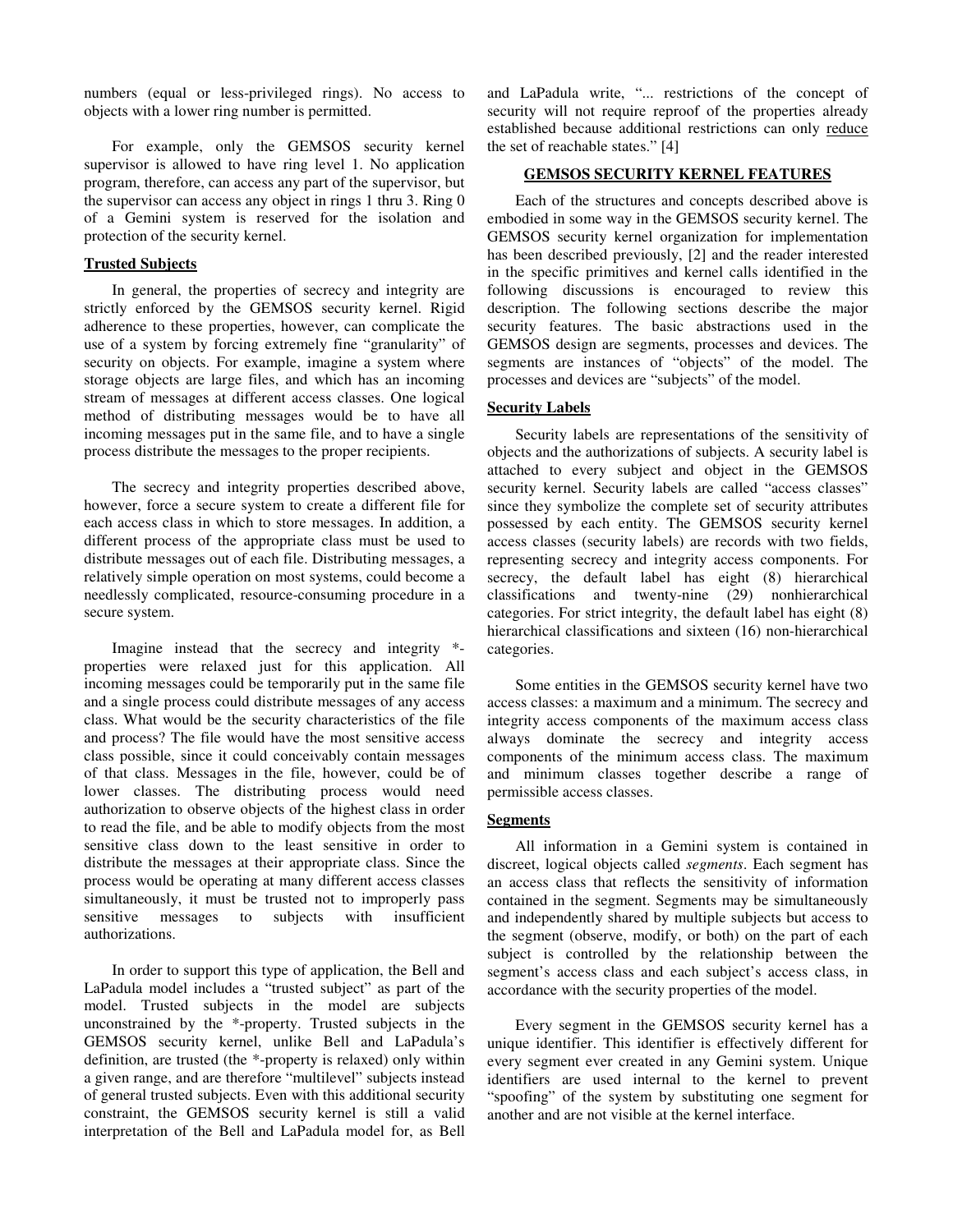Eventcounts and Sequencers. The GEMSOS security kernel uses abstract data objects called "eventcounts" and "sequencers" for process synchronization and "sequencers" for process synchronization and communication. These objects may be observed and modified by subjects so, to preserve security, the GEMSOS security kernel must control access to them. In order to identify eventcounts and sequencers, one eventcount and one sequencer are associated with the name of each segment. Each segment name, therefore, is used to identify an eventcount and a sequencer as well as a segment (see the section below on segment aliasing for more information on segment names). The eventcount and sequencer associated with a segment name have the same access class as the segment whose name they share. Process synchronization and communication is thus subject to the same rules of security as observing and modifying segments.

In order to modify an eventcount (using the primitive "advance") a process must be permitted modify access to the segment. Similarly, in order to observe an eventcount (using the primitives "read" or "await") a process must be permitted observe access to the segment. The primitive "ticket" for sequencers requires the potential for both observe and modify access to the segment. See the description by Reed [9] for more information on eventcounts and sequencers.

Volumes. Secondary storage in Gemini systems is divided into distinct logical volumes. Each segment is associated with only one volume, determined when the segment is created. Each volume may be considered to be a collection of segments. Volumes have two access classes, a maximum and a minimum, assigned when the volume is formatted. The secrecy and integrity components of the maximum access class must dominate the secrecy and integrity of the minimum class. The maximum and minimum volume access classes are upper and lower limits on the security of information contained on the volume (see the section below on the use of volumes).

### **Processes**

A subject in the GEMSOS security kernel is a (process, domain) pair, where the domain is determined by the current hierarchical ring level at which the process is executing. The ring level determines the set of objects to which, within security constraints, the process potentially has access. Processes may change their ring levels, but the same process executing in a different ring is a different subject. The primary application of rings envisioned under the GEMSOS security kernel is for the creation of distinct domains so that a process can have up to three (rings 1, 2, and 3) "subjects." Each subject has a minimum and a maximum access class (security label) that is typically uniform for a process, no matter which ring it executes in. The secrecy and integrity access components of the maximum access class dominate those of the minimum access class. If the maximum and minimum access classes are equal then the subject is s "single-level" subject. If the two classes are unequal then the subject is a "multilevel" subject.

Single-level Subjects. Subjects that have equal maximum and minimum access classes are single-level subjects. Single-leve1 subjects may only have the access to objects permitted by the simple and "\*" secrecy and integrity properties (see the sections on secrecy and integrity).

Multilevel Subjects. Multilevel subjects have unequal maximum and minimum access classes. This property of multilevel subjects gives them the ability to have both observe and modify access to objects whose access classes fall between the subject's minimum and maximum. Multilevel subjects are the GEMSOS security kernel implementation of "trusted subjects" (see the section on trusted subjects). Unlike general trusted subjects, however, multilevel subjects are only trusted within a range demarcated by their maximum and minimum access classes. Within this range, multilevel subjects are not constrained by the \*-properties of secrecy and integrity (but they are still subject to ring integrity). Only subjects guaranteed not to improperly downgrade or modify information should be created as multilevel subjects.

# **I/O Devices**

I/O devices are viewed by processes as system processes. Processes communicate with I/O devices using shared segments and may also use eventcounts. Like other processes, I/O devices have both maximum and minimum access classes. These limits are intended to reflect the security constraints imposed by the physical environments in which devices are located and are critical to the employment of a secure computer in a multilevel environment.

Devices may be either single-level or multilevel. Unlike processes, which are classified single-level or multilevel based on their minimum and maximum access classes, the Criteria [1] categorizes I/O devices as "single-level" or "multilevel" based on the access classes of the data they manipulate. Data transmitted or received by a single-level device has no attached security label. Single-level devices thus consider all data to have a single access class. Data transmitted or received by a multilevel device has a security label attached to or stored with the data in the same form as the data. Multilevel devices therefore may handle data with a range of access classes.

Single-level Devices. A single-level device handles data to which no explicit security label is attached. In many environments, the minimum and maximum access classes for a single-level device will be the same. A single-level device at a given time treats all input data as having a single access class, which is determined by the security of the physical environment at that time. Output data must have an access class that falls within the range of the device's maximum and minimum access classes.

In order to establish communication between a process and a single-level device in the GEMSOS security kernel (called "attaching" the device), the range of the subject must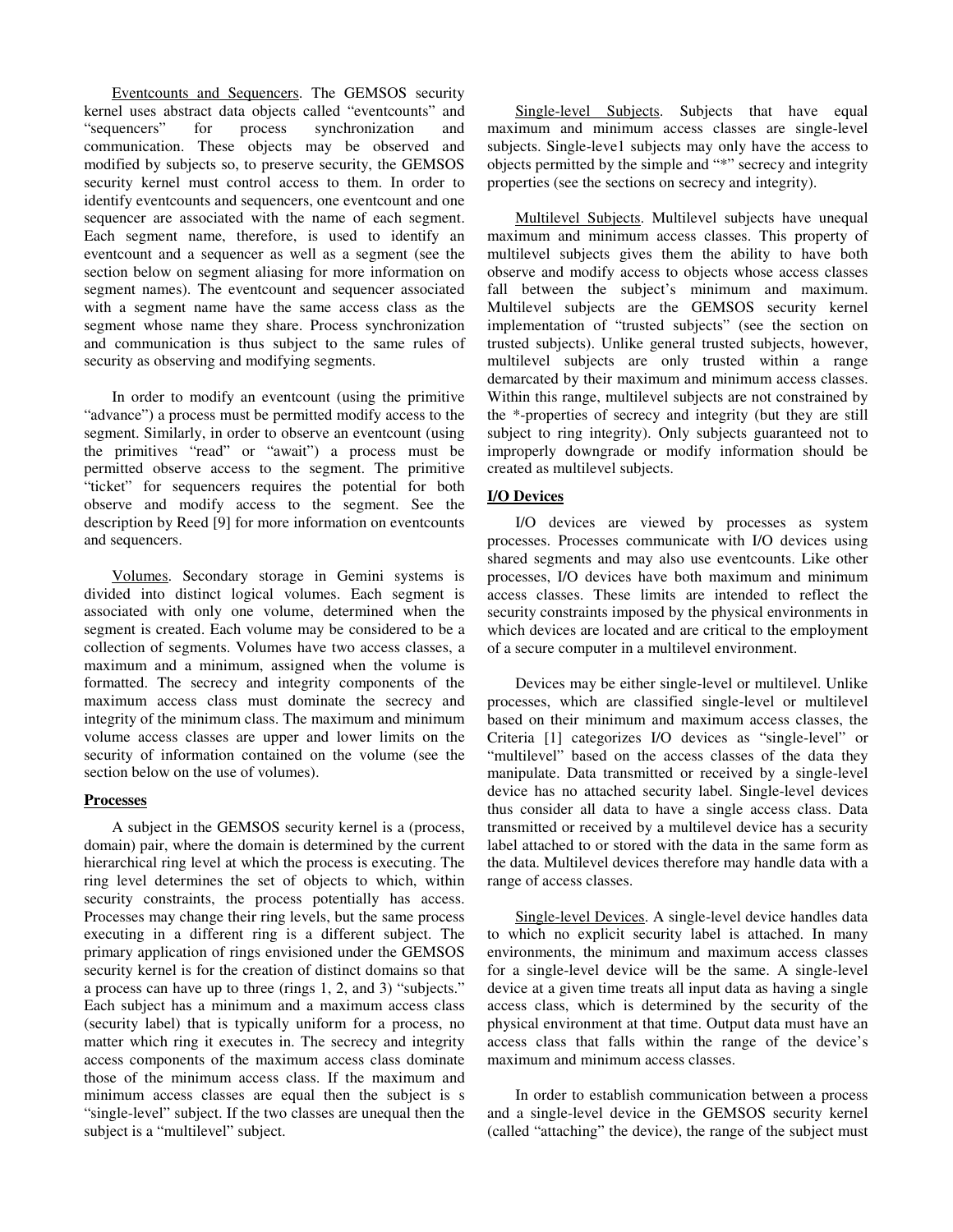"intersect" the range of the device. Specifically, the following relationships between the process's access classes and the device's access classes must hold to ensure that the process will be able to receive or send data through the device:

1) To receive ("read") information:

 Process maximum secrecy }= Device minimum secrecy

 Device maximum integrity }= Process minimum integrity

2) To send ("write") information:

 Device maximum secrecy }= Process minimum secrecy

# Process maximum integrity }= Device minimum integrity

An example of a single-level device with different minimum and maximum access classes is a log-on terminal in a room to which users with authorizations ranging from the highest possible (system-high) access class down to the lowest possible (system-low) access class have access. In this example, the maximum and minimum access classes of the device would be system-high and system-low respectively, although narrower ranges are possible in other situations. There is only the single terminal in the room and only one person is allowed in the room at a time. Users log on to the system through a "trusted path", [1] which allows the GEMSOS security kernel to directly and securely determine their access class; it then creates a process of the same access class to represent the user in the system.

After a user has logged on using the trusted path, and the user's process has attached the device, the GEMSOS security kernel considers the security of the terminal device environment to be the same as the security of the user's process. Different users will have different access classes, but at a given time there is only one user so the data has only a single access class.

When a single-level device receives data, an access class (security label) must be established for the data. If the current security of the device has been reliably transmitted to the GEMSOS security kernel (e.g., through a trusted path) then the attached process will have an access class that represents the current security of the device. The received data is usually assigned the maximum secrecy and minimum integrity of the process that attached the device. A singlelevel device with a range of access classes, as can be seen from this example, must have a trusted path of some sort in order to be used in a secure manner. If not, then the minimum and maximum access classes of the single-level device should be identical.

Multilevel Devices. Any data input or output through a multilevel device must have an access class that falls within the range defined by the device's maximum and minimum access classes. Multilevel devices may handle data with a range of access classes. All data transmitted or received by a multilevel device has a security label attached or stored along with the data.

In order for a process to attach (establish communication with) a multilevel I/O device, the following relationships between the process's access classes and the device's access classes must hold to ensure that the process can send and receive information through the device without violating security:

1) To receive ("read") information:

 Process maximum secrecy }= Device maximum secrecy

 Device minimum integrity }= Process minimum integrity

2) To send ("write") information:

 Device minimum secrecy }= Process minimum secrecy

 Process maximum integrity }= Device maximum Integrity

#### **Process and Segment Interaction**

This section explains how the GEMSOS security kernel controls the ability of subjects, viz., (process, domain) pairs, to access objects (segments). A process may create and destroy segments, may add segments to and delete segments from the process's address space, and may move segments between main and secondary storage.

The total set of objects to which a subject potentially has access is the subject's access domain. A subject's access domain is determined by the subject's hierarchical ring level. The subset of the access domain that includes all objects to which, at a given time, a subject actually has access is called the subject's *address space*. Segments are brought into a subject's address space using the kernel call "makeknown\_segment".

Access Modes. The GEMSOS security kernel allows processes to have execute only, read-execute, read only, and read-write access mode combinations to segments. Of these access mode combinations, all but read-write are considered to be "observe" type access modes. Read-write is both an "observe" type and a "modify" type access mode. The GEMSOS security kernel has no write only (modify only type) access mode for segments.

A process may have only one access mode combination to a segment at a time, but may simultaneously have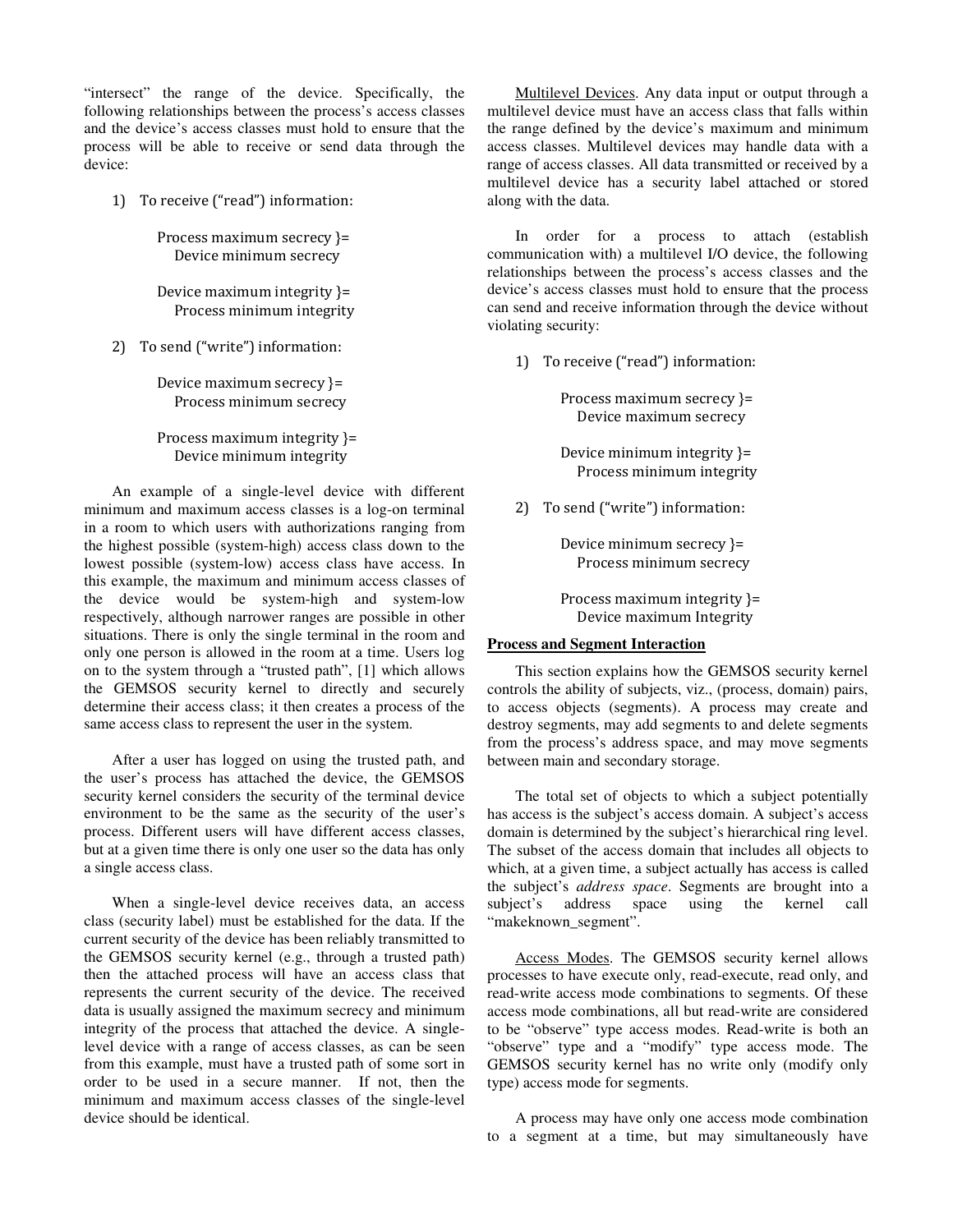different access modes to different segments. The access mode a process has to a segment is selected by the process at the time the segment is brought into the subject's address space. The actual type of access selected need only be a subset of the potential types of access allowed by the security policy. For example, if a process may potentially have both observe and modify type access to a segment based on the relationship between the process's and segment's access classes, it need not select the read-write access mode (observe and modify) to the segment, but can instead select any of the observe type access modes, since "observe" is a subset of its potential access types.

In order to have any of the observe access mode combinations to a segment, a process's maximum secrecy access component must dominate the segment's secrecy and the segment's integrity access component must dominate the process's minimum integrity. These requirements enforce the simple security and integrity "\*" properties. In order to have modify access to a segment, the segment's secrecy access component must dominate the process's minimum secrecy and the process's maximum integrity access component must dominate the segment's integrity. These requirements enforce the secrecy "\*" and simple integrity properties. In order to have both observe and modify access to a segment all four of these requirements must be met. Multilevel processes thus potentially have both observe and modify access to any segment whose access class falls within the process's range, while single-level processes are only permitted both observe and modify access to segments with the same access class as the process.

Segment Naming (Aliasing). In order to create or delete a segment, or to add a segment to its address space, a process must tell the GEMSOS security kernel the processlocal name of the segment. The method of naming segments is called *aliasing*. Aliasing allows processes to uniquely identify shared segments in the system while still maintaining security.

A segment name consists of a system-wide component and a process-local component. The system-wide component is an index called an "entry number." A segment's entry number is the same for all processes, can be stored for future reference to the segment, and can be passed to and used by other processes. Were it not for the danger of covert information channels, the totally "flat" (non-hierarchical) entry number naming scheme would itself be sufficient for naming all segments.

Due to the danger of covert channels however, the system-wide entry number of a segment is always relative to a "mentor" segment. The mentor segment is identified by a process-local number that is not unique across processes, that cannot meaningfully be passed to another process, and that cannot be saved for future use (although the mentor itself also has a system-wide name, as described below). The paired process-local mentor segment number and systemwide entry number constitute a process-local segment alias used by a process for identifying the segment to the kernel.

A segment's alias is different from its ("invisible") unique identifier (described in the section on segments). Only one segment can have a particular (mentor, entry) pair as its name at a time, but if that segment is deleted then another segment can be created with the same name. The unique identifier of the new segment, however, will be different from the old segment.

A mentor segment may not be deleted until all segments named with that mentor have been deleted. This restriction prevents the problem of "zomb1e" segments that, although they exist in storage, cannot be accessed or deleted since they cannot be named.

Segment Naming Hierarchy. The process-local segment alias, viz., (mentor, entry) pair, of a segment can be used to add the segment to a process's address space. When a segment is entered into a process's address space, the process assigns the segment its own process-local segment number. The segment may then itself be used as a mentor segment if its process-local segment number is used as the mentor in the alias of another segment. Recursive application of this naming scheme results in a "hierarchy" of segment aliases.

Compatibility Property. The hierarchical segment naming scheme, using segment aliases, allows the GEMSOS security kernel to preserve system security by preventing the creation of covert channels through the use of segment names. Were processes able to name and thereby sense the presence or absence of any segment in the system (as they would in a flat naming scheme), this would constitute a source of covert channels. High secrecy level processes could signal low secrecy level processes, and low integrity level processes could signal high integrity level processes, just by creating and deleting segments.

The GEMSOS security kernel alias hierarchy, however, allows processes to name segments only where that naming will not cause a covert channel. The hierarchy prevents covert channels by strictly ordering the security relationship between segments and their mentors:

> Segment Secrecy }= Mentor Secrecy Mentor Integrity }= Segment Integrity

These properties of the hierarchy have been called the Compatibility Property [4] (for secrecy) and the Inverse Compatibility Property (for integrity). [6]

The compatibility and inverse compatibility properties are maintained because of the way segments are named. A segment name consists of a (mentor, entry) pair. The entry number is relative to that particular mentor and is considered to be information associated with the mentor segment. A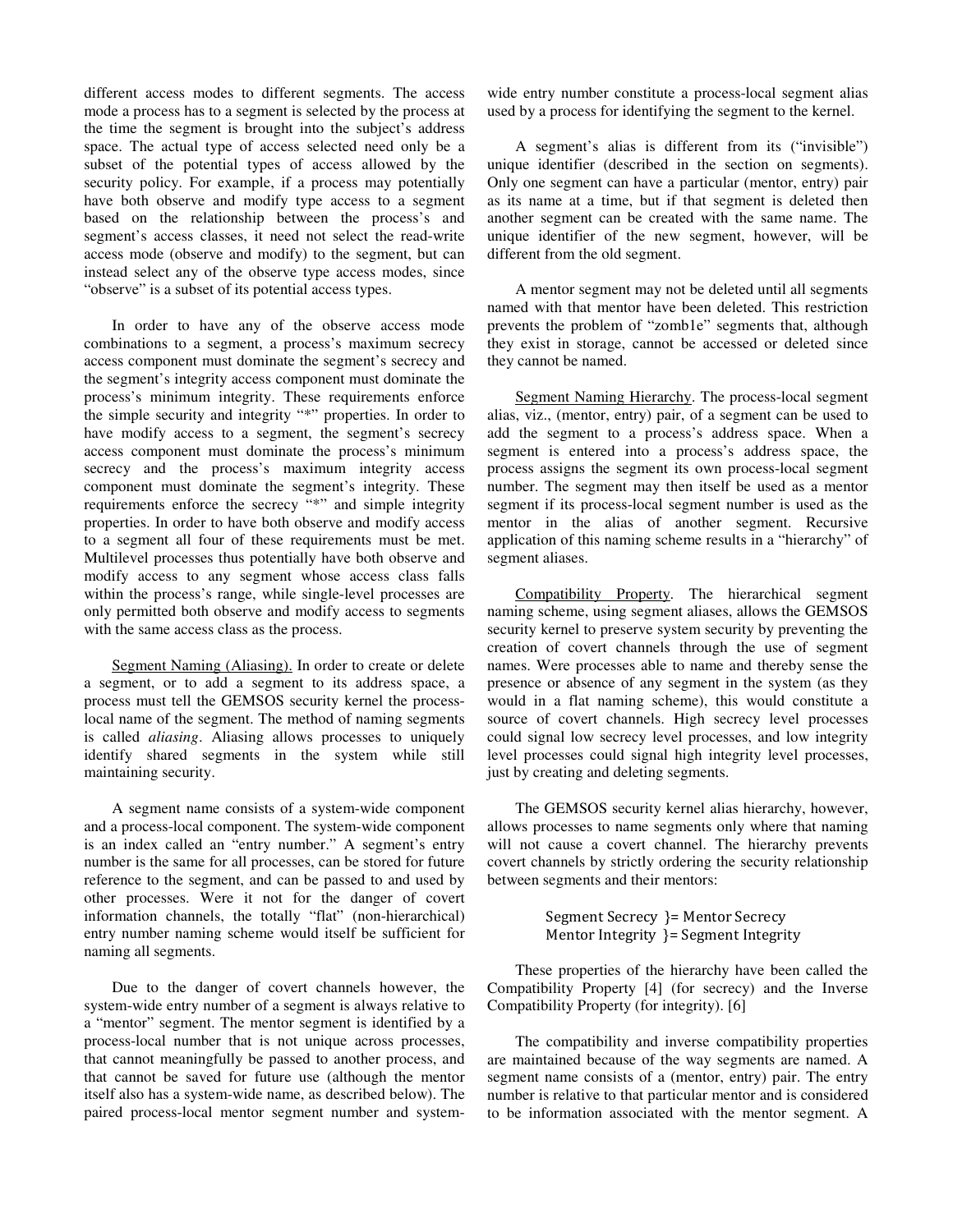segment's entry number, as a result, is considered to have the same access class as the segment's mentor segment.

Whenever a process tries to create or delete a segment, or to add a segment to its address space, the process must "observe" the segment's entry number to see if, in fact, the segment exists. Since entry numbers are information associated with a mentor, a process must potentially have observe access to the segment's mentor in order to name the segment.

A mentor's alias consists of another (mentor, entry) pair, its mentor is named in the same fashion, and so on recursively back to the "root" of the naming hierarchy. Each segment's alias can thus be thought of as a vector consisting of a series of entry numbers that uniquely describes a "path" to the segment. Clearly, in order to name a segment, a process must be able to name every mentor segment in the segment's path and it must therefore potentially have observe access to each of the mentor segments.

If the compatibility property was not maintained and a segment's secrecy did not necessarily dominate the secrecy of its mentor, a situation might arise where a process that should have access to the segment based on the relationships between their access classes cannot have it, since the process cannot get observe access to the mentor. Every segment's secrecy, therefore, must dominate the secrecy of its mentor. Applying this rule recursively back to the root gives the result that secrecy is monotonically non-decreasing following a name path from the root to any segment.

Every segment has a unique path. This is achieved by requiring all segments with the same mentor to have unique entry numbers. Whenever a process creates or deletes a segment it specifies the name of the segment (conceptually "modifying" the segment's entry number to indicate the entry is in use or free). Since entry numbers are information associated with a mentor, a process must potentially have modify access to the mentor in order to create or delete a segment's name.

Because a segment name is a vector consisting of a series of entry numbers, changing any of the constituent entries would change the segment's name. A segment's name, therefore, must have at least the integrity of the segment (i.e., must dominate the segment's integrity). Since a segment's name consists of a (mentor, entry) pair, and since the entry number has the same access class as the mentor segment, the integrity of the mentor segment must dominate the integrity of the segment. Applying this rule recursively back to the root gives the result that integrity is monotonically non-increasing following a name path from the root to any segment.

To create a segment, a process requires the potential for both observe and modify access to the segment's mentor segment. Creating a segment affects only the segment's name, which is associated with the mentor, and does not

affect the contents of, or information associated with, the segment being created. A process that creates a segment, therefore, does not need to be able to access the segment it creates. To delete a segment a process requires the potential for both observe and modify access to the segment's mentor and, in addition, requires the potential for observe access to the segment being deleted. This additional restriction is necessary because mentor segments may not be deleted. A process deleting a segment must therefore know if the segment it is trying to delete is a mentor segment, requiring the process to "observe" if any other segments are named using the segment as a mentor. Those segments names, as stated above, are information associated with the mentor and possess the same access class.

The Use of Volumes. Volumes are collections of segments useful for physically organizing and protecting information of similar access classes. Volumes are brought into the GEMSOS security kernel using the kernel call "mount\_volume." The first time a volume is mounted, it is uniquely associated for the life of that volume with a segment that will serve as the "root" mentor to segments on the volume. The segment used as a volume mentor may serve as a volume mentor to that volume only, and must not ever have been a mentor to other segments before the initial mounting of the volume. In this way all segments on the volume are guaranteed to have unique pathnames, distinct from the pathnames of segments on other volumes. Were pathnames indistinct, the system could be spoofed by substituting one segment for another of the same name.

Volumes may be unmounted and mounted repeatedly, but, to ensure unique pathnames, if its mentor is deleted a volume may never be remounted. A volume whose mentor is deleted must be reformatted to be reused — a process that destroys whatever information the volume might contain. A volume mentor segment may not be deleted while the volume is mounted. A volume may not be unmounted if any of the segments on the volume are currently "known" in any process's address space. These precautions prevent the problem of "zombie" volumes (mounted volumes that cannot be unmounted because they are not addressable) and "orphan" segments (segments addressable but not able to be swapped-out to disk).

The names of all segments on a volume must have access classes that fall within the volume limits. Since some segments on the volume will have the volume mentor segment as their mentor, the volume mentor segment's access class must also fall within the maximum and minimum access classes of the volume. According to the compatibility property, secrecy is monotonically nondecreasing and integrity is monotonically non-increasing. When a volume is first mounted, therefore, the maximum potential secrecy access component of segments on the volume is the volume maximum, but the effective minimum secrecy access component becomes the mentor's secrecy. Similarly, the minimum possible integrity access component of segments on the volume is the volume minimum, but the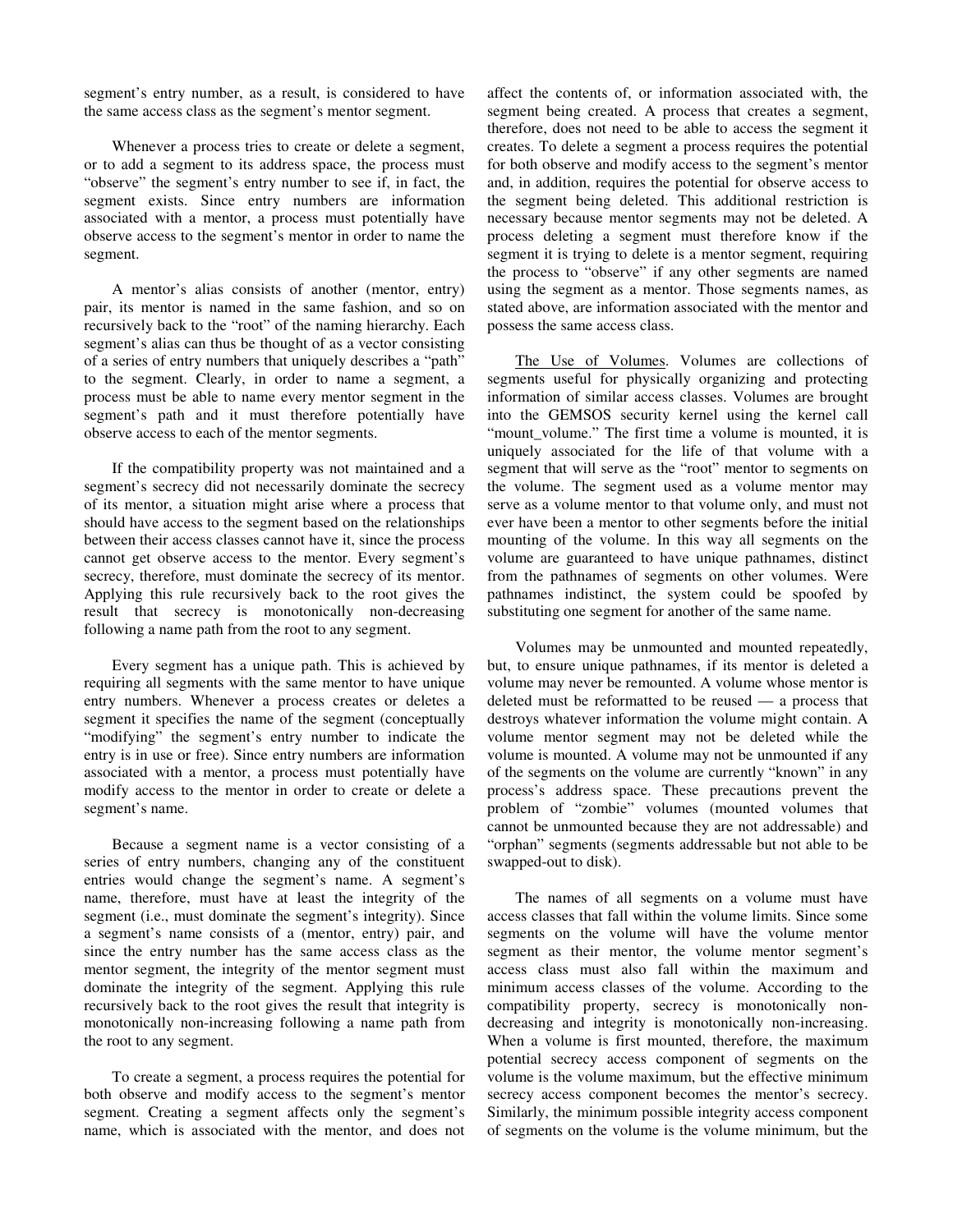effective maximum possible integrity becomes the mentor's integrity.

In order to satisfy the compatibility property, the secrecy access component of any segment created on a volume must dominate the secrecy access component of the volume mentor and be dominated by the maximum secrecy of the volume. The integrity access component of any segment created on the volume must dominate the minimum integrity of the volume and be dominated by the mentor's integrity. These relationships are summarized below (where S indicates Secrecy, and I indicates Integrity):

```
S(volume max)}=
  S (segment) }=
     S (volume mentor segment) 
I(volume mentor segment)}=
```

```
I(segment) }=
   I (volume min)
```
To prevent a covert channel caused by the mounting and unmounting of volumes, a process that mounts or unmounts a volume must have a minimum secrecy access component dominated by the secrecy of the volume mentor and a maximum secrecy access component that dominates the maximum secrecy of the volume. The minimum integrity access component of the process must be dominated by the minimum integrity of the volume and the maximum integrity access component of the process must dominate the integrity of the volume mentor segment. That is:

```
S(process max) }=
S (volume max) }=
 S (volume mentor segment) }=
   S (process min)
```
I(process max)  $=$  $I(volume$  mentor segment) }=  $I(volume min)$ }= I(process min)

An example of the use of volumes is a floppy diskette environment. Each floppy diskette is a different volume with its own maximum and minimum access classes. Disks are labeled with these classes at the time they are formatted. The first time a diskette is used, the process that represents the diskette user in the system creates a mentor segment for the diskette volume and mounts the volume. Other users' processes may share the volume if the security policy allows them to "make known" the volume mentor segment in their address spaces. After the volume is unmounted and the diskette put away, the diskette may be reused so long as its mentor segment is not deleted. If the diskette volume's mentor is deleted, the diskette must be reformatted to be reused, destroying any information contained on the diskette.

### **SYSTEM PERFORMANCE MEASUREMENTS**

The security-kernel approach to the design of a multilevel secure computer system offers a solution to the size and complexity problems that have dogged other approaches. However, some previous implementations of security kernels have resulted in systems with discouraging performance, reportedly as much as 75 to 90 percent below that of equivalent non-trusted systems.

# **Design Factors**

After about a decade of work in the area of trusted systems, substantial information is available on factors that relate to some of the disappointing performance that has been experienced. Several of these factors are discussed below.

Language Efficiency. For verification purposes, security kernels are written in high-level languages which are chosen for features such as strong typing of data. Some of these languages tend to produce inefficient code, In the case of the GEMSOS security kernel, the PASCAL language has been chosen because of its support for evaluation. The compiler used is not particularly efficient, but is considered typical for microcomputer compilers. Thus there is some performance impact from choosing to use a higher-order language, but no significant additional impact from the choice to support security.

Hardware Support. The different security classes of users and information must be distinguished and, where incompatible, kept separate; when hardware support is inadequate, the supporting overhead restricts the bandwidth of information that a secure computer system can process. Previous work has identified [3] four general architectural areas where hardware features are particularly useful or necessary: process management and switching, memory segmentation, input/output mediation, and execution domains. The Intel iAPX 286 processor used for the Gemini computers provides a high level of hardware support in all these areas.

System Architecture. The implementation choices for organizing the internal structure and the environment for applications have s major impact on the performance of any operating system. Generally the approach in the GEMSOS security kernel has been to take advantage of the techniques found effective in the industry as long as these do not adversely impact security. For example the choice of system computational model, e.g., process oriented or capability based, can directly affect system response time. We have chosen the proven process oriented approach, as reflected in the security discussion above. Two other choices of particular importance relate to the how multiprocessing is implemented, viz., techniques for avoiding bus contention and for preventing the kernel from being a critical section bottleneck. These are discussed below.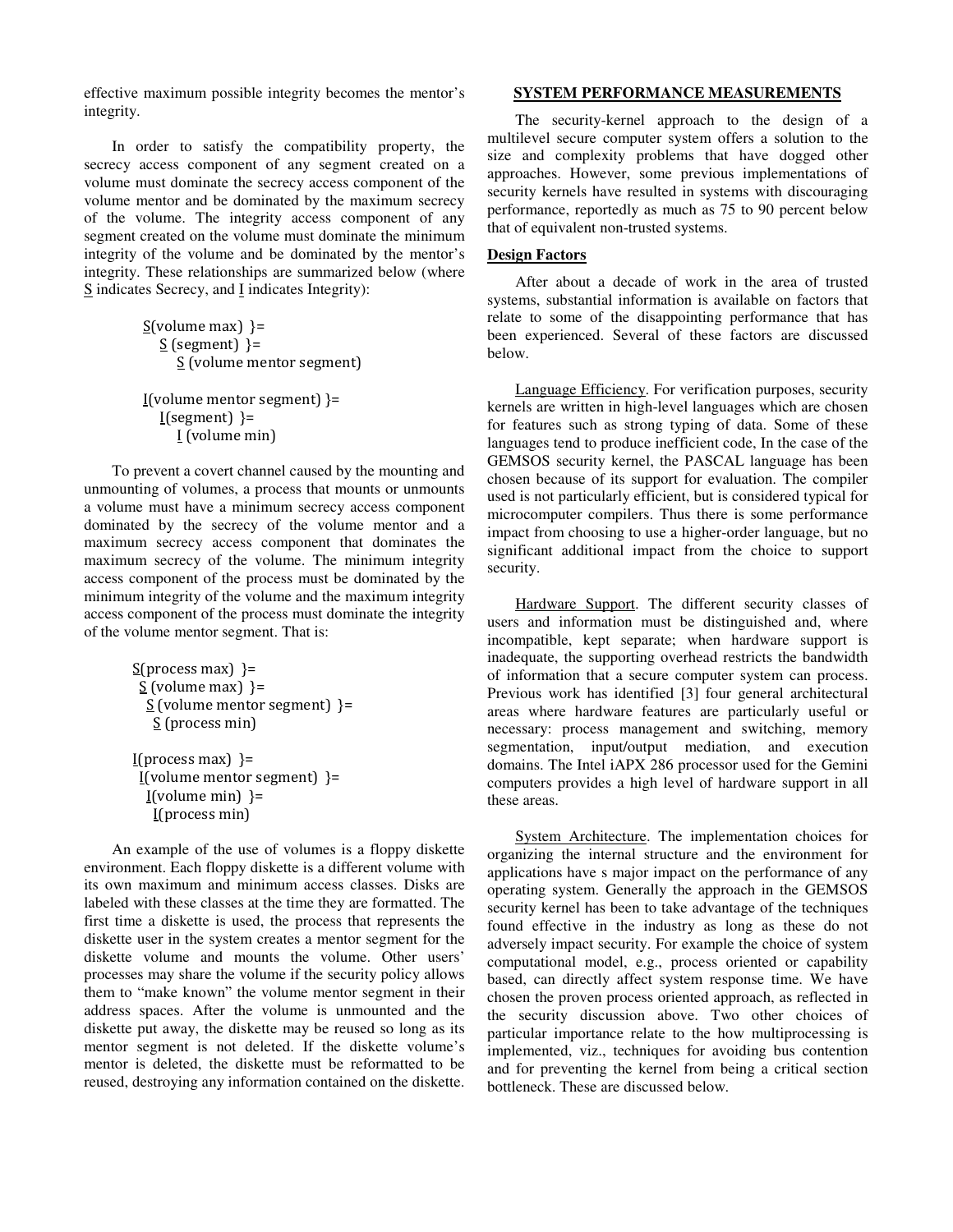Bus contention is a potential performance concern in the Gemini multiprocessor configuration, since all processors share a single bus. In reality however, only shared, writable segments need be in a global memory on the shared bus. All other segments can be in processor-local memory. Our use of a purely virtual, segmented memory permits the kernel to determine exactly which are the shared, writable segments. The memory manager layer internal to the kernel totally controls the allocation to global memory to insure that only the required segments are in global memory. This policy can require some transfer between local and global memory but this structure markedly controls bus contention by allocating segments to the processor-local memory whenever possible. Our experience with sample applications is encouraging in that typically much less than 10% of the references of a processor are to a global memory. Thus, a number of processors can be effectively used on a single, shared bus.

In most, if not all, previous security kernel implementations, the kernel is a single critical section. This means that the kernel can be executed by only a single process at a time, and in addition cannot be interrupted. For a single processor, the adverse impact of this choice is somewhat contained in that there are no other processors that can be forced to wait. However, even in the single processor case, real time response may be affected because there will be no response to an interrupt from an external device until any call to the kernel that has begun before the interrupt is completed. The GEMSOS security kernel is designed to be close to interruptible throughout its entire execution.

The impact of the critical section design choice is much more severe in the multiprocessor case. With a critical section, if one processor is executing in the kernel when another processor wants to invoke the kernel, the second processor must wait in essentially an "idle" condition until the first processor completes its execution of the kernel call. The degradation is clearly a function of the amount of service, viz., the number and type of calls that the application demands of the kernel. In addition, the degradation increases as the number of processors increases. In the GEMSOS security kernel, there are limited critical sections internal to the kernel itself that can result in contention, but the kernel itself is not a critical section so that multiple processors can execute simultaneously in the kernel.

### **Performance Results**

Although the design approach to provide good performance is of interest, the real proof of any system is the actual measured performance. We have taken some preliminary measurements that focus on demonstrating (1) the throughput performance for multiprocessor configurations and (2) the response to realtime inputs. It is emphasized that these measurements were taken on Version 0 and that several performance enhancements have been designed for Version 1 that have not yet been implemented. Although we believe the results illustrate the general behavior, these early measurements should not be considered a definitive characterization of the Gemini product.

Multiprocessing Throughput. We have prepared a message processing emulation that runs on the multiprocessor environment. The emulation is reminiscent of a military communications processing application. The processing consists of a "front end processor" servicing multiple communication lines, and interfacing to an additional single communication line. The demonstration is not connected to physical communication lines, but emulates receiving messages from an input buffer segment and putting output messages in an output buffer segment.

The details of the demonstration are not very important to the measurements, but will be briefly summarized. Messages are treated as a series of line blocks of 84 bytes each. Each message requires some amount of processing and then a resulting message is placed in the message queue segment for "transmission" through the output buffer segment. A message processing process is created for each pair of input communication lines; this process does all the message processing and places the message, a line block at a time, in the message queue. In addition, there is a single output process that takes messages, a line block at a time, and puts them in the output buffer. The kernel synchronization primitives for eventcounts are used to ensure that each message processing process waits for room in the message queue and to ensure that the output process takes the messages from the queue when they are available.

All the processes and buffer segments are actually created and used. The only actual input/output is to a screen for interface to the test operator. A display is generated for each message line block and, at the end of the "test run", timing information based on the internal real-time clock is displayed. The demonstration is intended to show the additional capacity that can be provided by additional processors. A distinct "test run" is used for each processor configuration of from one to seven processors, emulating service for from two to fourteen input lines, with each processor servicing two lines. The test operator selects a parameter that controls the amount of processing for each message. This parameter determines the amount of processing that is in the demonstration application versus the amount of processing in the kernel. The processing is simulated by repeated execution of a mix of instructions taken from a communication processing application.

An estimate is made of the percentage of the total processing time spent in the application for various choices for the parameter that controls the amount of processing for each message. The measurements taken on a single processor are used to normalize the results for additional processors, so that the number of "effective processors" can be determined. The number of effective processors becomes the primary figure of merit for the true effectiveness of the multiprocessing. Because of the multiprocessor contention within the kernel, this will be reduced if the application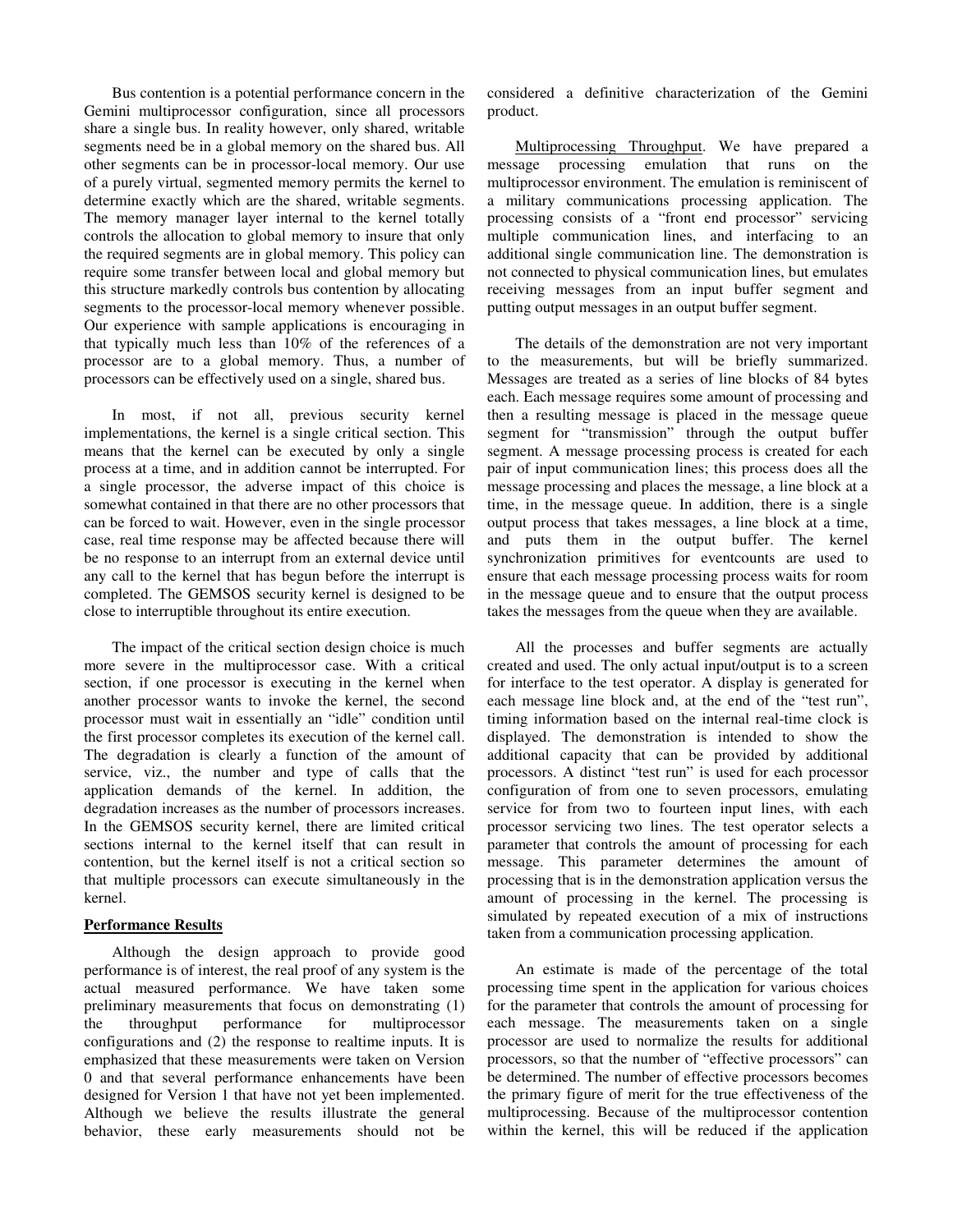requires extensive services from the kernel, viz., as the percentage of application processing is reduced.

The results of a series of actual measurements as described above are summarized in Figure 1. This shows that, for substantial application processing, there is a nearly linear increase in system throughput as the number of processors is increased. This clearly reflects that there is very little contention between processors for the shared bus. Furthermore, even when only 85% of the processing is in the application, there is still effectively six processors worth of throughput for a seven processor configuration.

Real Time Response. We have prepared s set of tests that require real-time response to external input. For this test we process communications input in a way that requires character-at-a-time processing. For each character there is an interrupt and the system must respond before two additional characters are received, or else with the hardware used for the interface, the communication will be broken. This is not necessarily the preferred implementation for such communication, but serves as a useful test implementation. Thus, if the interrupts occur frequently (i.e., for a high transmission rate), it is essential that the kernel be interruptible. The specific test is an implementation of the HDLC support for the X.25 protocol that is used for the Defense Data Network interface to a computer host. The test has no higher level "flow control" protocol, so the input data must be received in real time.

The communication is synchronous, so that the actual amount of time available to respond to the interrupt depends on the transmission rate used. The other primary parameter for the test is the size of the HDLC frame used. Each HDLC frame includes about three bytes of overhead in addition to the frame size, so that the effective throughput will be inherently reduced for small frame sizes. The test uses a kernel call for each HDLC frame. Thus the choice of frame size affects both the probability that the interrupts will occur while the kernel is executing and the amount of kernel processing required for each frame.



**Figure 1 - Gemini Multiprocessor Enhancement**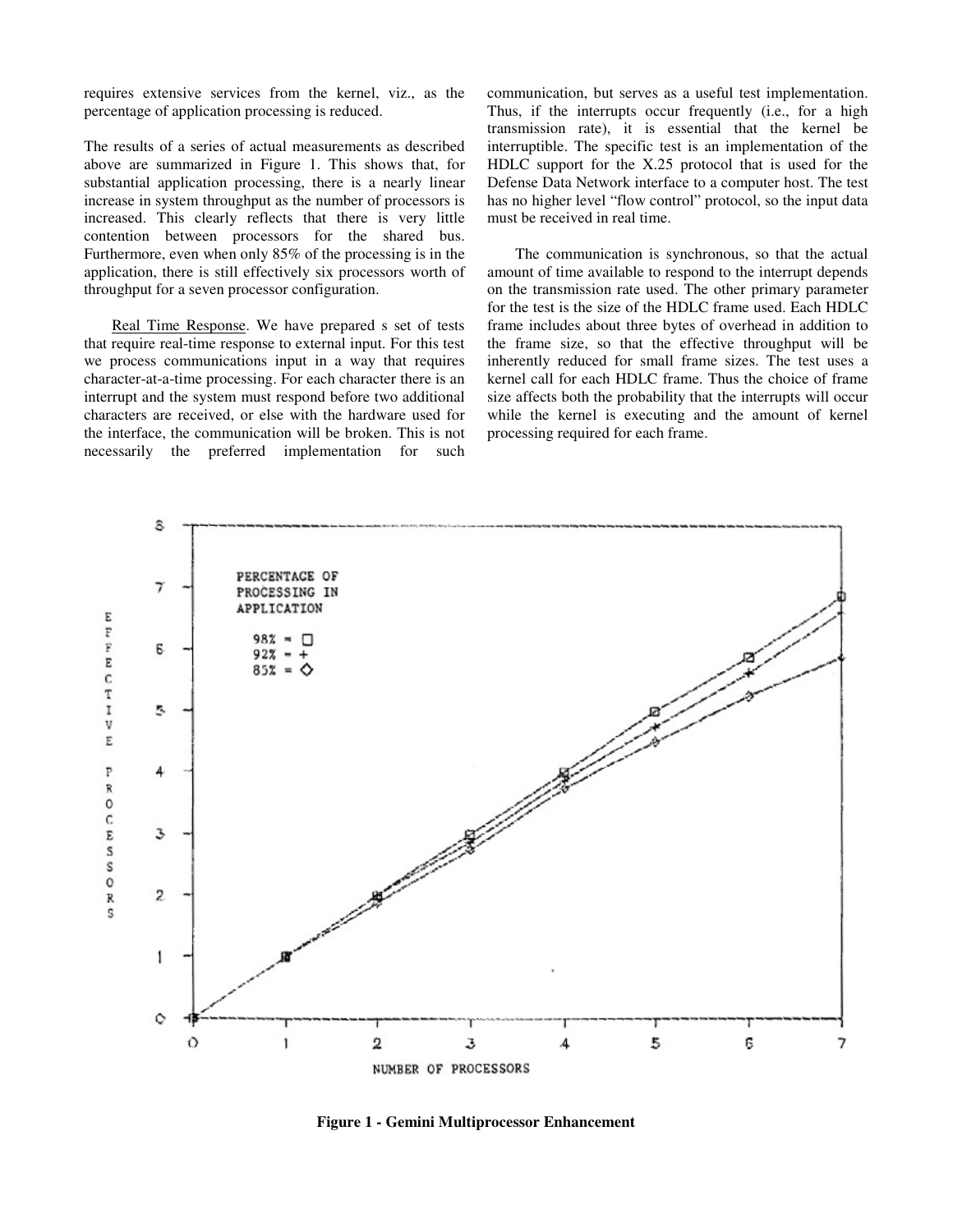

**Figure 2 - Gemini Real-Time Processing** 

The test is conducted using two Gemini computers connected with an HDLC link. The application programs in one computer makes a series of kernel calls to transmit a sequence of frames and the other makes a series of kernel calls to receive the sequence of calls. Figure 2 shows the results of the series of tests. For all the tests there were no communications errors, demonstrating that the kernel was able to support the real-time response at all the transmission rates tested — up to 64 kilobits per second. The amount of application and kernel processing per frame was constant for all the data points. For purposes of this test, unrealistically small frame sizes are included to illustrate that, even when the throughput is being limited by this processing, the` character-by-character real-time response is still maintained

#### **SUMMARY AND CONCLUSIONS**

The design of the GEMSOS security kernel for the Gemini commercial product has been influenced first by the Class B3 security requirements and second by the objective of high performance. We have described the major security design choices and believe that these provide an implementation that is particularly attractive for application

in embedded systems. We have also reported the results of preliminary throughput and real-time performance measurements. These show effective real-time capability and nearly linear increase in throughput as the number of processors is increased up through seven processors. Although these are on an early version of the kernel that will be improved, we believe that these results already demonstrate that a secure system can also have high performance.

#### **REFERENCES**

1. DoD Trusted Computer System Evaluation Criteria, CSC-STD-0O1-83, 15 August 1983, DoD Computer Security Center, Ft. Meade, MD.

2. Schell, R.R., and Tao, T.F., Microcomputer-Based Trusted Systems for Communication and Workstation Applications, Proceedings of the 7th DoD/NBS Computer Security Initiative Conference, NBS, Gaithersburg, MD, 24- 26 September 1984, pp. 277-290.